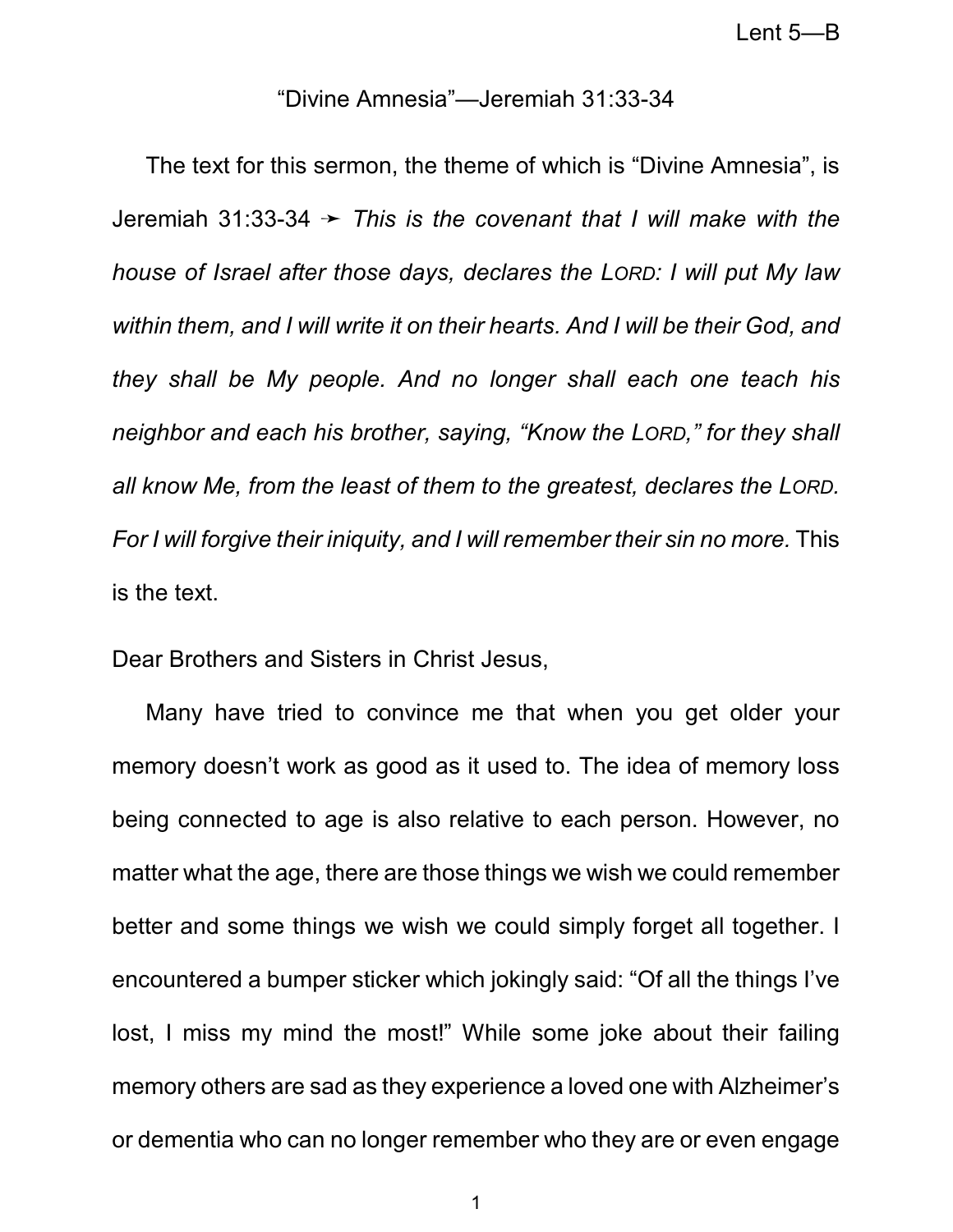in a logical conversation.

Desiring to remember the good things which you've experienced in life and forget the bad things is especially true in your relationship with the LORD. How many times have you tried to forget past sins you've committed or those committed by others against you only to find them creeping into your brain over and over again? It makes it difficult, if not impossible, as you strive to forgive yourself or others with the desire to "get over it and get on with it." It can even bring doubts of "truly" being forgiven or forgiving because you can't seem to forget. Ever heard anyone tell you the lie that you're not truly forgiving if you don't forget? These are the times when amnesia looks pretty appealing.

In our text, Yahweh gives His people the promise of making *a new covenant with* them, a covenant based upon His steadfast love and grace. It is *a new covenant* because it fulfills and seals your forgiveness of sins once and for all in the Person & Work of Jesus, the Christ. It is actually based upon the LORD's wonderful memory—remembering His promises throughout human history to deal with your sin and bring you into a right relationship with Him forever!

The old covenant with its many rules and regulations set down by God was based upon His peoples' obedience to His Law and failed to accomplish the good purposes for which He made it because of their sinful hearts. The prophet Jeremiah had described the heart saying, *the*

2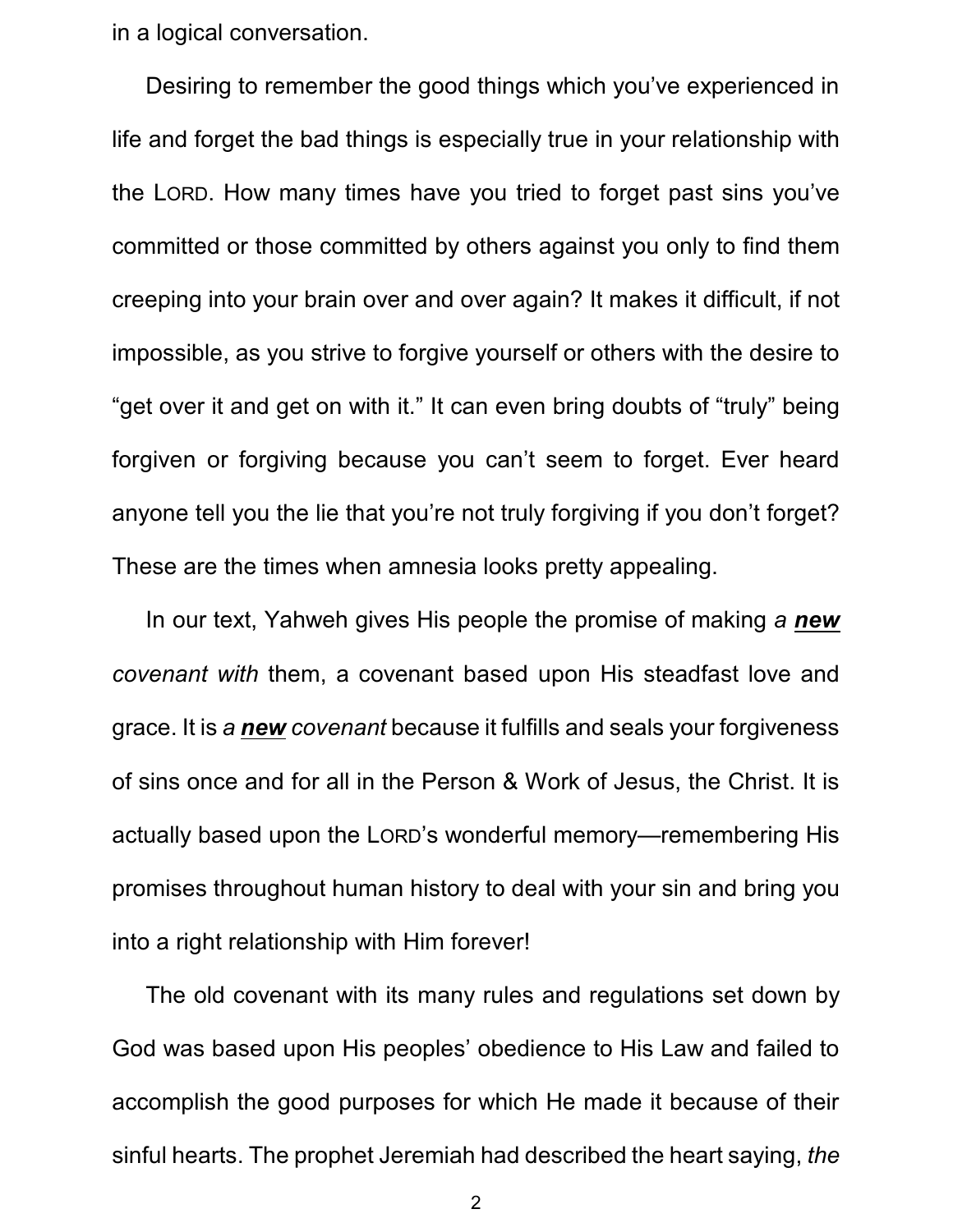*heart is deceitful above all things, and desperately sick*, even beyond cure. (cf. Jeremiah 17:9) Thus, the necessity for *a new covenant* was not the fault of God's Law under the old covenant but rather a fault within the sinful human hearts of people. (cf. Romans 7:7ff.)

This *new covenant* will **completely** wipe out the power of sin in your life and empower you to continue living in service for Him! How? Listen to Yahweh's promise to you in verse 33 of our text: *I will put My law within them, and I will write it on their hearts. And I will be their God, and they shall be My people.* God's Word is described as that which permeates your whole being, where your relationship with Him permeates all the vocations of your life relationships, conversations and tasks! Being God's people is described by Paul in 2 Corinthians 3:3 as us being *a letter from Christ . . . written not with ink but with the Spirit of the living God, not on tablets of stone but on tablets of human hearts*. (cf. Ezekiel 11:19-20; 36:26-27) As Christ dwells in our hearts through faith (cf. Ephesians 3:17) we live as God's people empowered by His Spirit.

In this *new covenant* verse 34 tells us: *No longer shall each one teach his neighbor and each his brother, saying, "Know the LORD," for they shall all know Me, from the least of them to the greatest, declares the LORD.* When He says *they shall all know Me* it is not describing some kind of an intellectual, academic knowledge of the LORD but rather an intimate, personal faith relationship with Him based upon **His** steadfast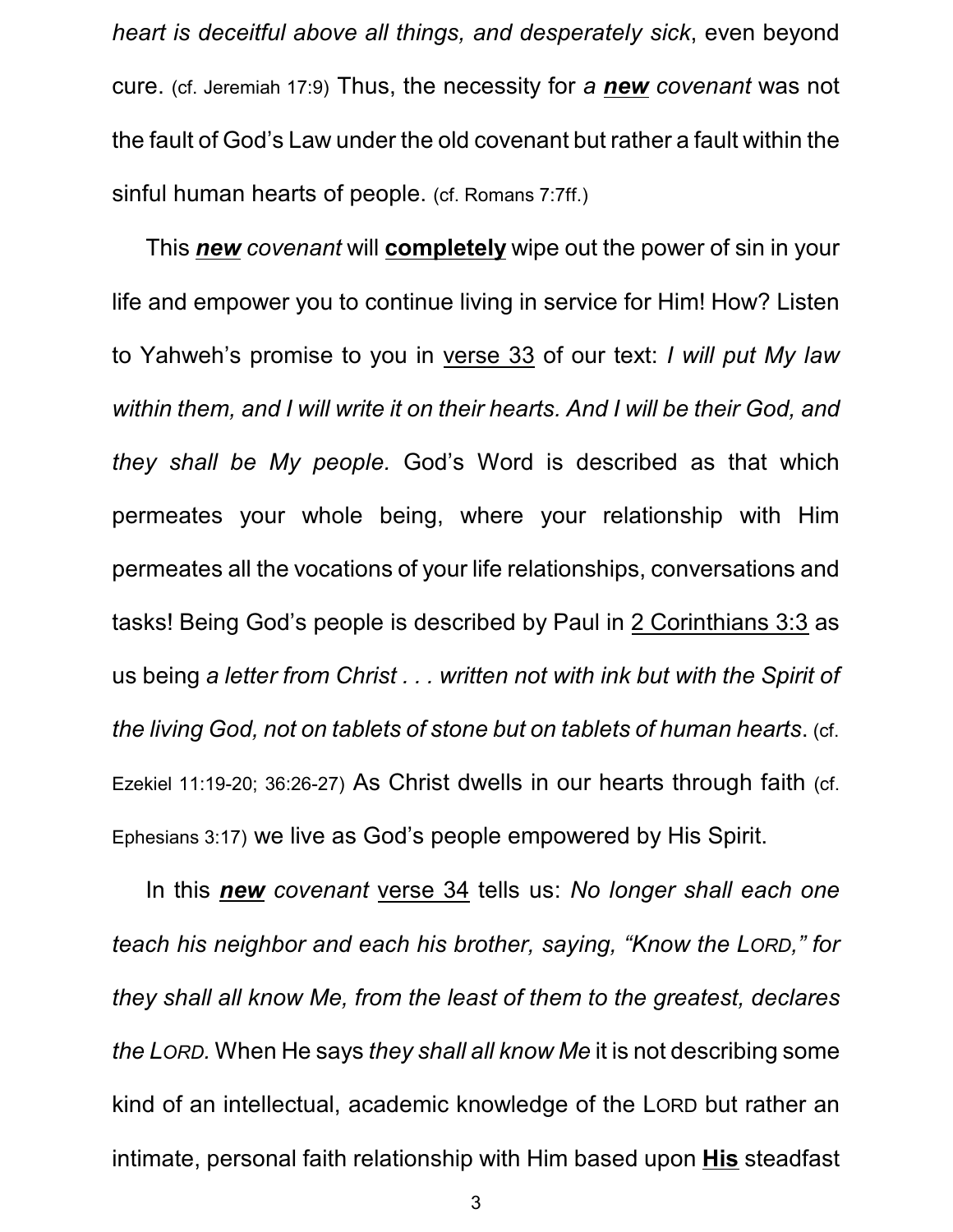love for you and **His** gracious working of that love in Jesus.

This *new covenant* fulfills—it "fills to the full"—what was lacking in the old covenant because it is based on the Person and the accomplished work of Jesus, the Christ. (cf. Hebrews 8:6-7) In Him, God came to dwell amongst us, lived under the law of the old covenant perfectly for us and provided the perfect sacrifice for our sins. Thus, the *new covenant* also includes the promise given in verse 34 of our text: *I will forgive their iniquity, and I will remember their sin no more.* In effect, God is saying He now works in your life on the basis of His "divine amnesia!"

Through faith in Jesus you *know the LORD* in a whole new way. You know His disposition toward you as a **forgiven sinner**, declared perfect, holy, righteous and **completely forgiven** in His sight. Because Jesus fulfilled God's law perfectly and went to the cross for your sin, God now condemns the sin in you, **not you**! This is the essence of forgiveness from God's perspective. Through faith in Jesus and His sacrifice on your behalf, you get to experience God's "divine amnesia"—not that He will forget about you but rather that **He will forget your sins!**

Just think how great it would be if we could do the same. In our struggle with the presence of the devil, the world and our own sinful nature we can continue to struggle with guilt even after God has reassured us of His total forgiveness. Why? Because the devil and the

4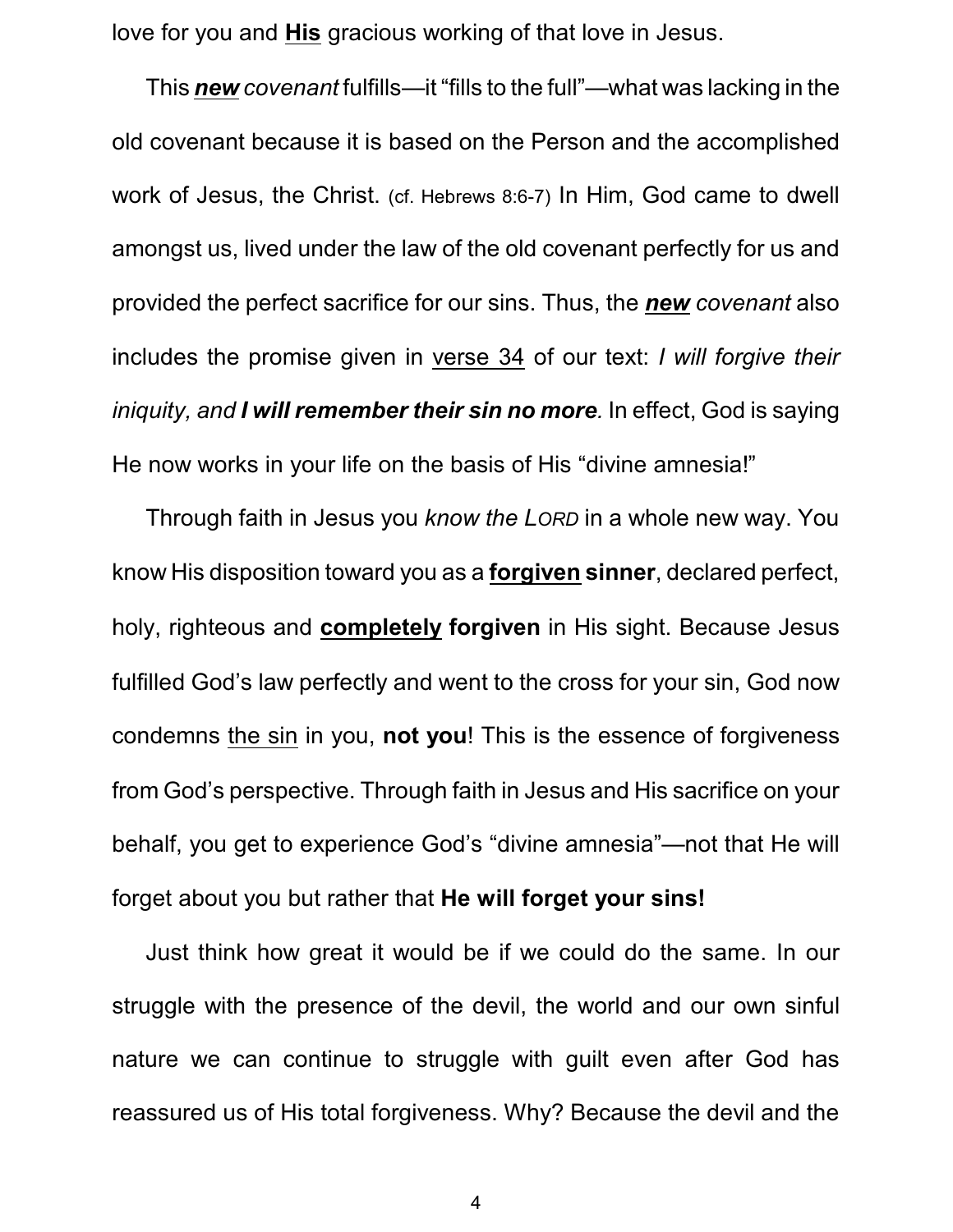sinful world strive to delude you into viewing forgiveness from your own perspective. Such delusion clouds over God's act of forgiving and forgetting to make you doubt the accomplished work of Jesus, Who *suffered once for sins, the righteous for the unrighteous, that He might bring* you *to God.* (cf. 1 Peter 3:18) Such delusion even strives to affect forgiveness on the horizontal level with others. Don't believe the lie which says that, if you haven't forgotten the sin, then you must not have forgiven the person. **Forgiveness is not based upon your abilities to deal with the sin but rather God's having dealt with it for you in Jesus, to Whom you cling to be forgiven and to forgive.**

Because of the LORD'S "divine amnesia" through Jesus you can live confidently as His people who **desire** to follow His ways. Therefore, you do not need to continue "rehashing" guilt over past sins in your inability to forget the sin. It is struggle enough to deal with your present sins just as Jesus reminds you: *Sufficient for the day is its own trouble.* (cf. Matthew 6:34) Such focus on sinful human ideas of forgiveness will lead away from Christ into despair, guilt and doubting God's *new covenant* promise and fulfillment. He has literally put His Spirit in you through baptism and the continual reading and listening to His Word to empower you to resist such temptations and clings wholly to His divine amnesia in Jesus.

So, in one sense, God has the same desire as you when it comes to